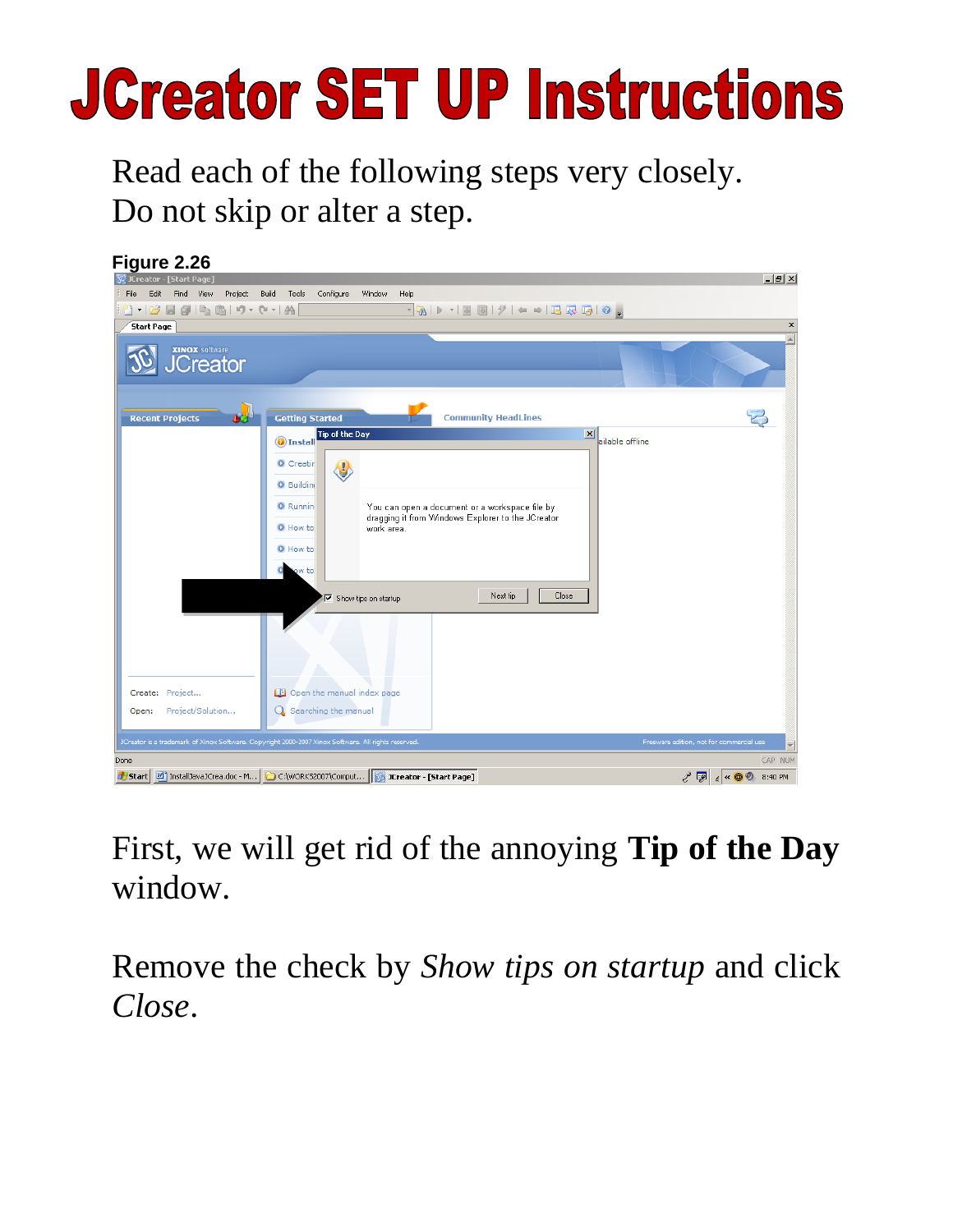## **Figure 2.27**<br> **Executor** - [http://www.jcreator.com/]



Whether you are seeing the *Start Page* shown in figure 2.26, or the JCreator website shown in figure 2.27, we do not want either. Both get in our way.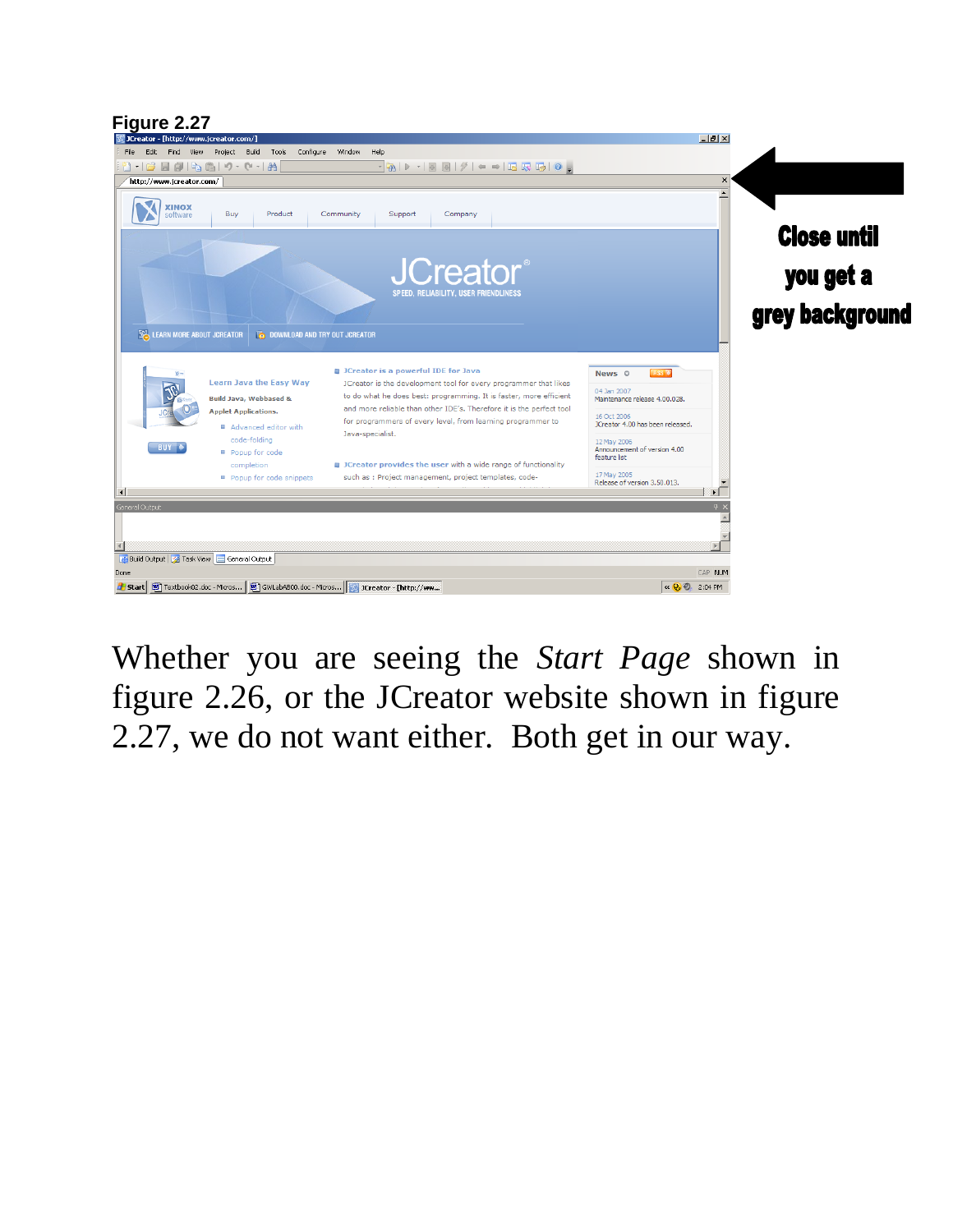On the toolbar - Click **Configure** and **Options**. Expand **Workspace** by clicking the plus [+]. Click **Start up** and open the pulldown window by the arrow in **Figure 2.28**. Click on **None** and **OK**. Close JCreator.

#### **Figure 2.28**

| <b>Options</b>                                                                                                                                                                                                                                                                | 즤                                                                                                                                                                                                                                                                            |
|-------------------------------------------------------------------------------------------------------------------------------------------------------------------------------------------------------------------------------------------------------------------------------|------------------------------------------------------------------------------------------------------------------------------------------------------------------------------------------------------------------------------------------------------------------------------|
| — General<br>白· Editor<br>中 Java<br>⊞⊹Jsp<br>⊡⊹Xml<br>⊞⊹Ant<br>中· Html<br>中· Plain<br>中 Default<br>— Directories<br>— JDK Profiles<br>lin JDK Tools<br>白 Workspace<br>- Start up<br>- File View<br>- Class View<br>- Task View<br>由 Output View<br>Code Insertion<br>∣— Tools | Startup:<br>At Startup:<br>Show the Start Page<br>Open JCreator Website<br>Open JCreator Forum<br>Open last Workspace<br>Show the Start Page<br>Show the Open Project Dialog<br>Show the Project Wizard<br>None<br>He<br>$\overline{\mathsf{g}}$ K<br>Cancel<br><b>Apply</b> |
|                                                                                                                                                                                                                                                                               |                                                                                                                                                                                                                                                                              |

Reload JCreator by double-clicking the JCreator icon which should now be on the desktop.

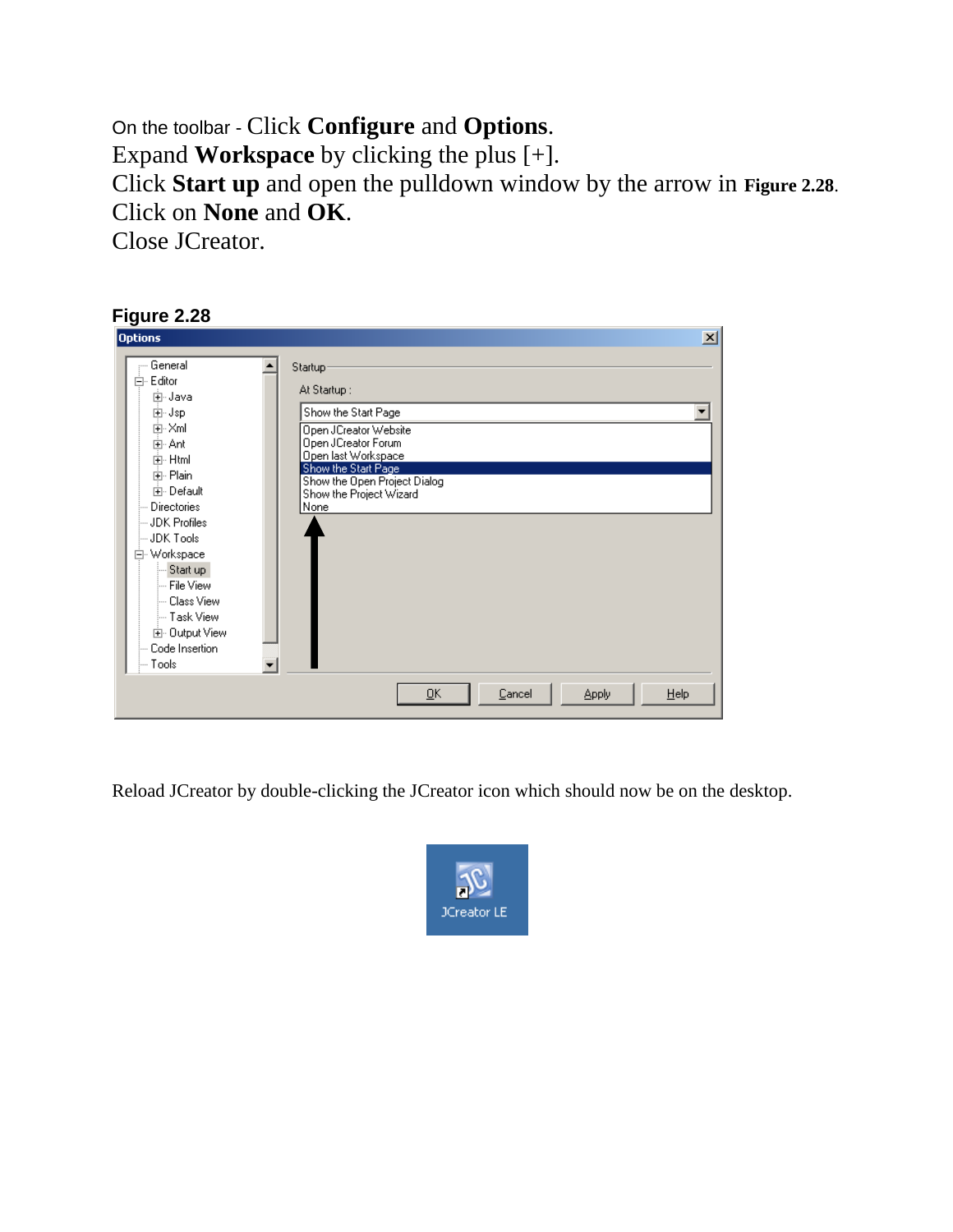Next, will get rid of the *File View* and *Package View* windows shown in figure 2.29. Just click the **X** on both. A *Class View* window may show up when closing the others. Just close that window as well. These windows are useful when working with projects, but we will not be using projects for a while. Right now those windows are just in the way. Your goal is to get your screen to look like the display shown by figure 2.30.



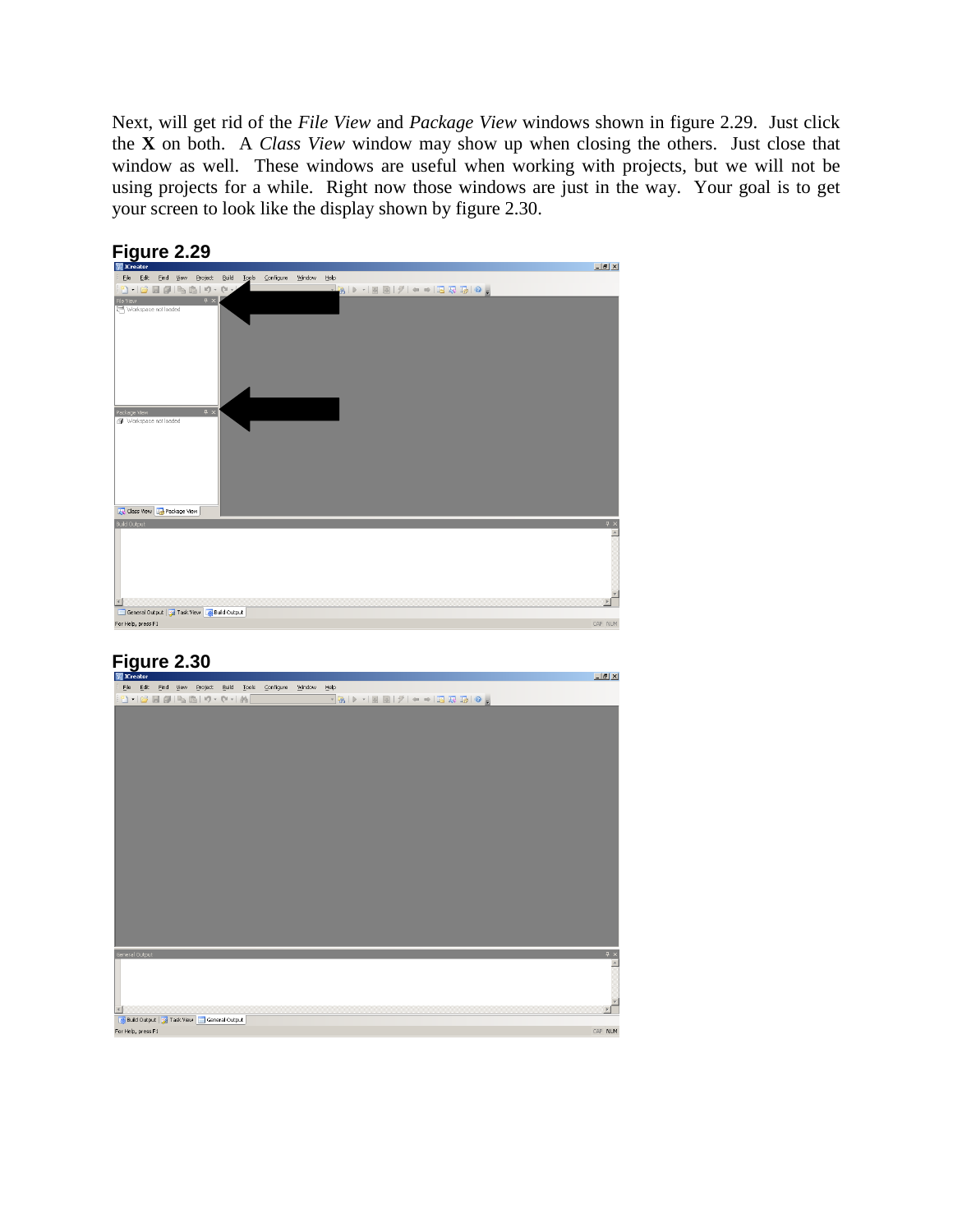I personally do not like the default font of the text edit window in JCreator. Change it to a better font with the a few steps using:

Click **Configure** Click **Options** Click the plus sign of **+Java** Click **Font** Search for **Fixedsys** until you see the figure 2.31 display Click **FixedSys** Click **OK**

| <b>Options</b>       |                                                              | $\mathbf{x}$ |
|----------------------|--------------------------------------------------------------|--------------|
| — General            | Font options for java documents                              |              |
| 白· Editor<br>白~ Java | Size:<br>Eont:                                               |              |
| l— Colors            | $\overline{11}$<br>Fixedsys                                  |              |
| Font                 |                                                              |              |
| ⊱ Foldina            | Fitzgerald<br>11<br><b>Th</b> Fixed Miriam Transparent<br>12 |              |
| l— Printer           | 14<br>Fixedsys                                               |              |
| illin Syntax         | <b>Tr</b> Footlight MT Light<br>16                           |              |
| ⊞⊹Jsp                | 18<br>雪 Forte                                                |              |
| ⊡⊹Xml                |                                                              |              |
| 由·Html               |                                                              |              |
| 中· Plain             | Script:<br>Western                                           |              |
| 由· Default           | Scope:<br>Sample <sup>®</sup>                                |              |
| Directories          | C Screen                                                     |              |
| ⊟JDK Profiles ⊹      |                                                              |              |
| ⊟JDK Tools           | AaBbYyZz<br>C Printer                                        |              |
| 由 Workspace          | $\degree$ Both                                               |              |
| Code Insertion<br>   |                                                              |              |
| ⊱ Tools              |                                                              |              |
| - File Associations  |                                                              |              |
|                      |                                                              |              |
|                      | $\overline{\mathsf{g}}$ K<br>Cancel<br>Help<br><b>Apply</b>  |              |
|                      |                                                              |              |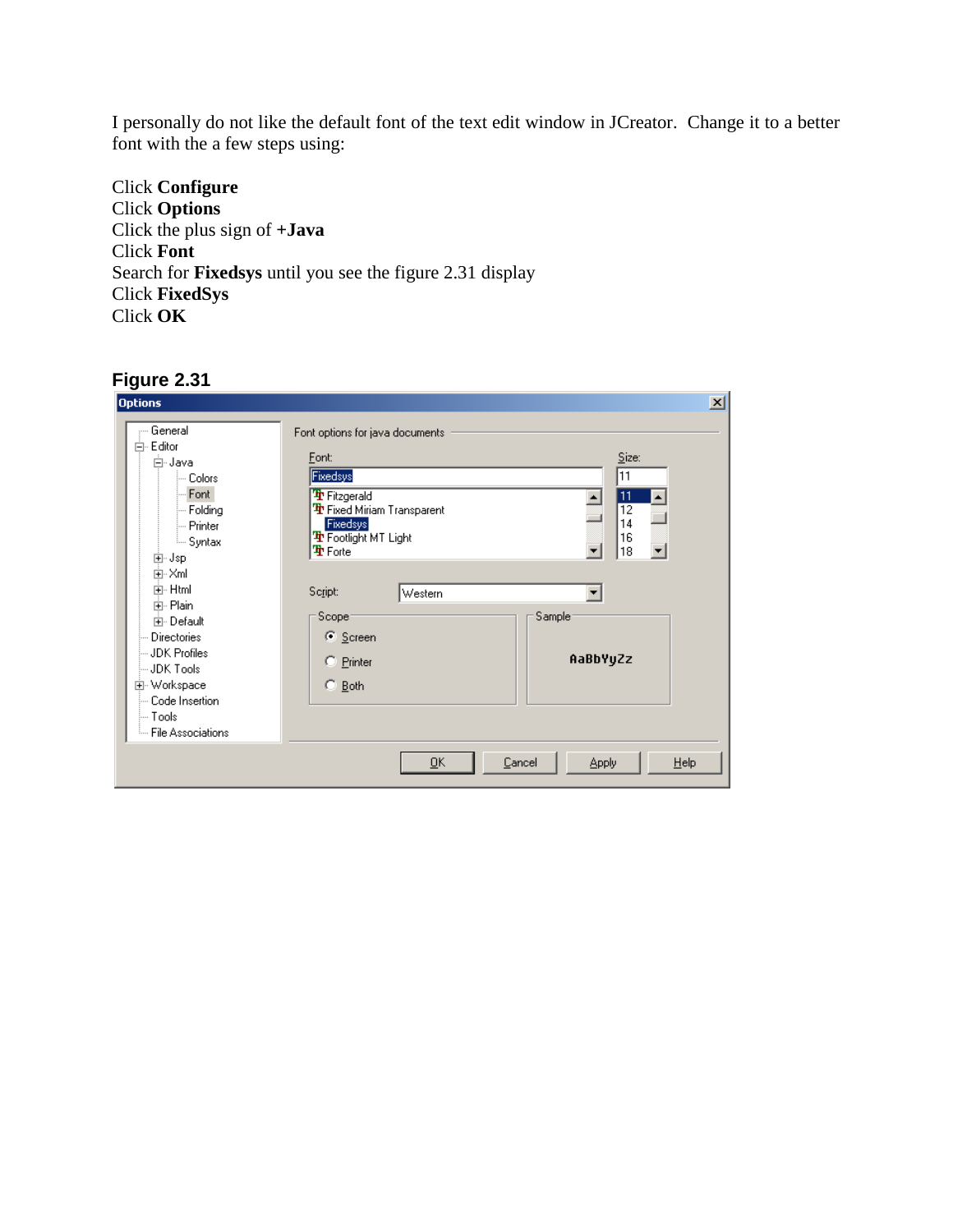JCreator wants to be friendly and helpful. There is a special set of settings that will automatically load the last workspace used by JCreator. Perhaps that is practical when somebody works at one computer and nobody else touches the computer. It becomes a different matter in a school where multiple students touch the same computer. There can be some serious confusion when the computer loads a foreign program, which JCreator thinks was your last project. To eliminate this potential problem do the following:

Click **Configure** Click **Options** Click the word **Workspace**, but not the **plus sign**. Remove all the checks in the Workspace window as you see in figure 2.32. Click **OK**.

| . 9 a. e. e. e.<br><b>Options</b>                                                                                                                                                                                                                                            | $\vert x \vert$                                                                                                                                                                                                                                                                                                                                                                                     |
|------------------------------------------------------------------------------------------------------------------------------------------------------------------------------------------------------------------------------------------------------------------------------|-----------------------------------------------------------------------------------------------------------------------------------------------------------------------------------------------------------------------------------------------------------------------------------------------------------------------------------------------------------------------------------------------------|
| General<br>向- Editor<br>⊞-Java<br>⊞⊡Jsp<br>⊞⊹Xml<br>मि∽ Html<br>中· Plain<br>中 Default<br>- Directories<br>- JDK Profiles<br>JDK Tools<br>白 Workspace<br>-- File View<br>≔ Data View<br>i-- Task List<br>由 Output View<br>Code Insertion<br>l— Tools<br>└└· File Associations | Workspace <sup>®</sup><br>Open last workspace at startup<br>п<br>Reload documents when opening workspace<br>Close documents when closing workspace<br>Save workspace changes when closing workspace<br>I.<br>Always show tree selection<br>Enable workspace parsing buffering<br>Recent file menus :<br>files<br>Recent file list contains :<br>workspaces<br>Recent workspace list contains :<br>4 |
|                                                                                                                                                                                                                                                                              | Help<br>ŌΚ<br>Cancel<br><b>Apply</b>                                                                                                                                                                                                                                                                                                                                                                |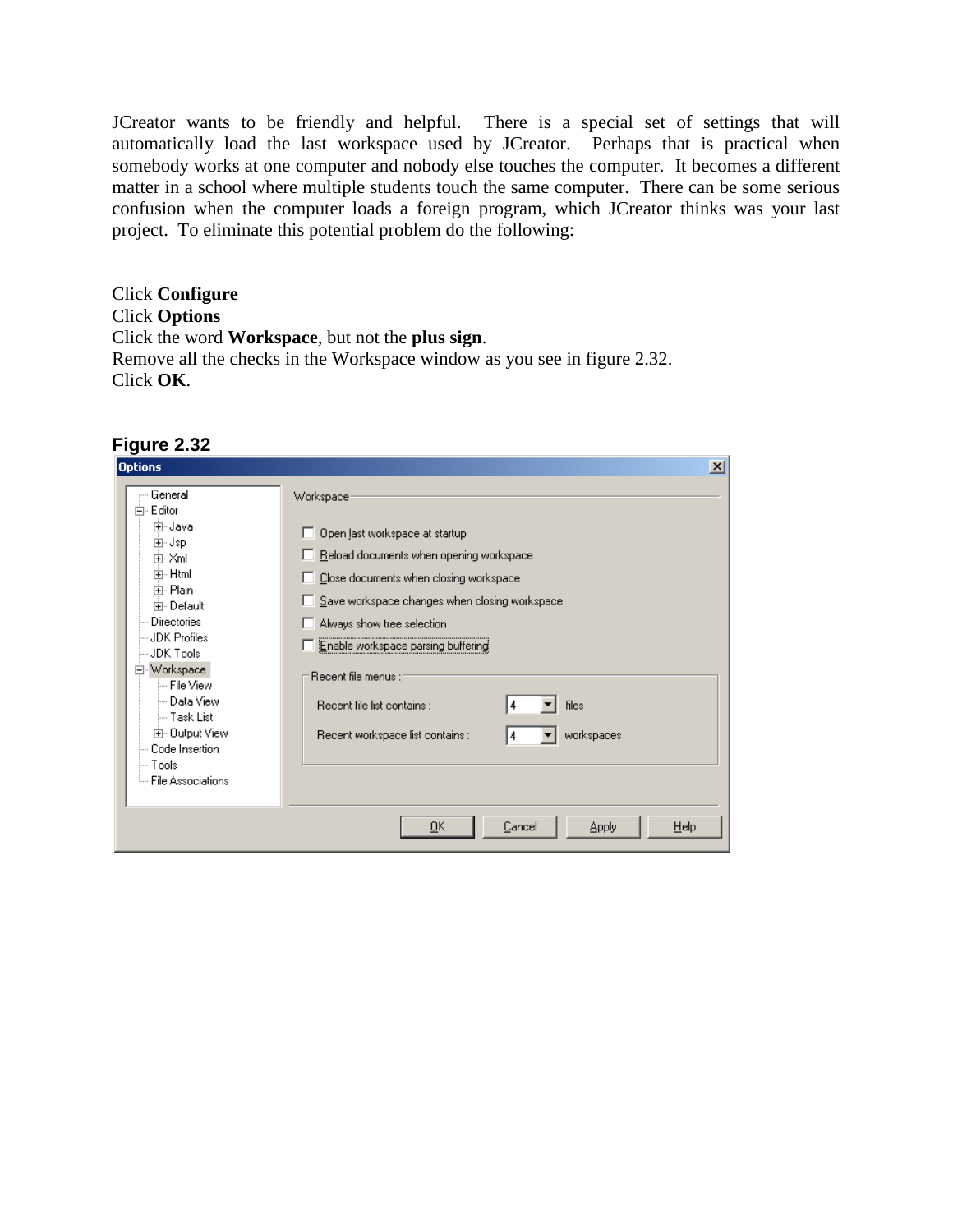When - and not if - you have errors in your program, the Java compiler can tell you the line number where it found the error. This is only useful if you have line numbers in your program - which are turned off by default. To turn them on, do the following:

#### Click **Configure** and **Options**. Click on **Java** to get **Figure 2.33**. Do not click on the expand plus. Check the **Show line numbers** box and click **OK**.



| <b>Options</b>                                                                                                                                                                                                                             |                                                                                                                                                                                                                                                                                                                                                                                                                                                                                                                                                                        | x |
|--------------------------------------------------------------------------------------------------------------------------------------------------------------------------------------------------------------------------------------------|------------------------------------------------------------------------------------------------------------------------------------------------------------------------------------------------------------------------------------------------------------------------------------------------------------------------------------------------------------------------------------------------------------------------------------------------------------------------------------------------------------------------------------------------------------------------|---|
| — General<br>白· Editor<br><b>En Java</b><br>⊞⊡Jsp<br>中·Xml<br>亩- Ant<br>中·Html<br>中· Plain<br>中 Default<br>Directories<br>— JDK Profiles.<br>-JDK Tools<br>由 Workspace<br>— Code Insertion<br>i— Tools I<br><sup>i</sup> File Associations | Java document<br>Indent brackets:<br>Tabs <sup>-</sup><br>End of line:<br>C Auto<br>C Insert tabs<br>$\nabla$ Autoindent<br>$C$ No.<br>$C$ DOS<br>C Insert spaces<br>$\odot$ UNIX<br>C ANSI style<br>Sjze:<br>14<br>C MAC<br>Show tabs<br>C GNU style<br>п<br>Compatibility <sup>®</sup><br>Show line numbers<br>$\nabla$ Backspace at start of line<br>$\triangleright$ Show selection margin<br>Trim trailing spaces<br>$\overline{\triangledown}$ Auto insert brackets<br>$\overline{\mathbf{v}}$ Track changes<br>Extensions:<br> java<br>Encoding:<br>No encoding |   |
|                                                                                                                                                                                                                                            | <u>о</u> к<br>Cancel<br>$He$ lp<br>Apply                                                                                                                                                                                                                                                                                                                                                                                                                                                                                                                               |   |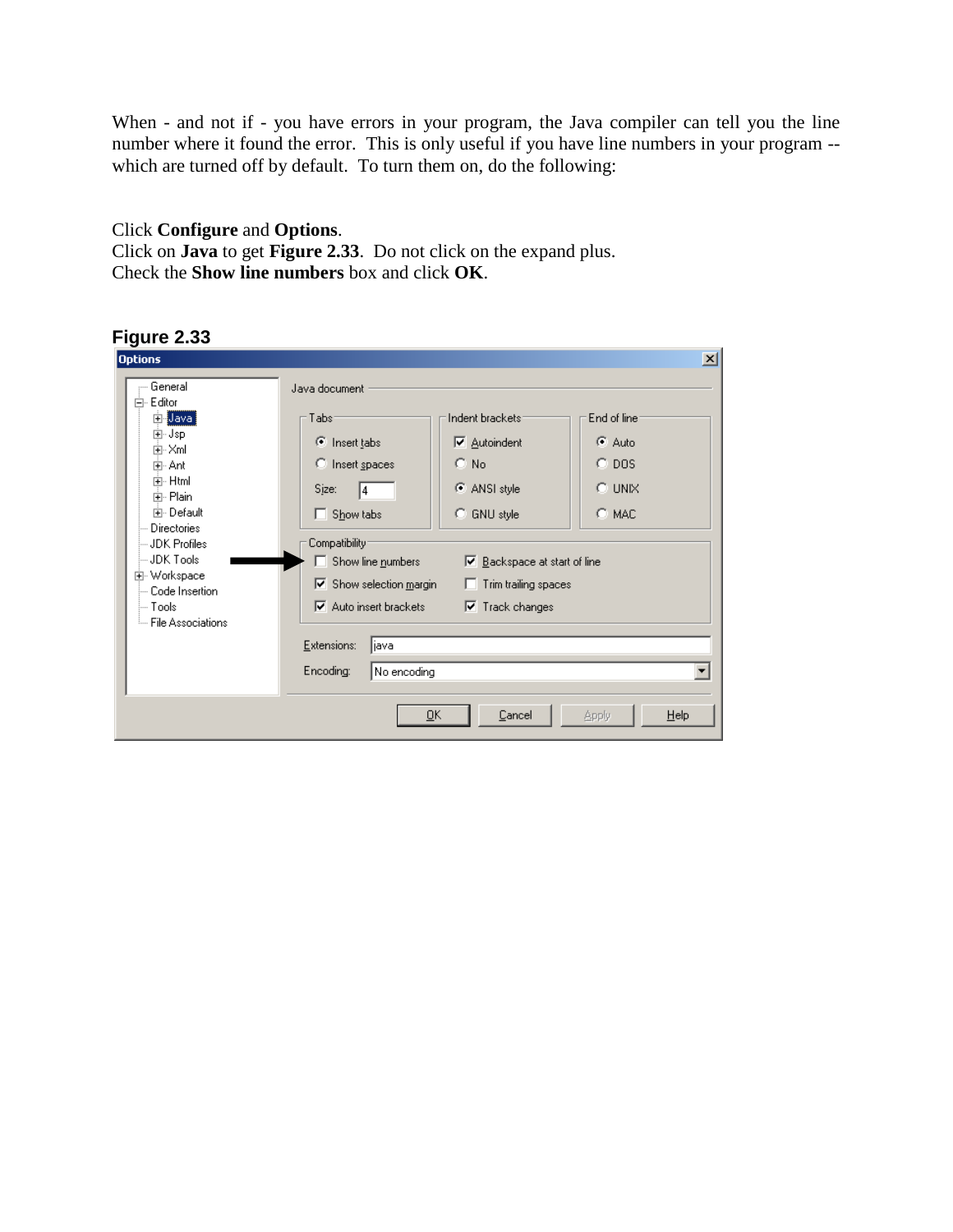In terms of program output, we want the text output to open up in its own window. By default it just shows up at the *General Output* window at the bottom of the screen. You will be writing programs whose output will not fit in this small window. To make the output show up in its own window, do the following:

Click **Configure** and **Options**. Click **JDK Tools**. Open the **Tool Type** pulldown window and select **Run Application**. Highlight **<default>** and click **Edit** to get **Figure 2.34**. Remove the check in **Capture output** by the arrow. Click **OK**.

| <b>Tool Configuration : Run Application</b> | x                               |
|---------------------------------------------|---------------------------------|
| <default><br/>Name :</default>              |                                 |
| Command<br>Parameters                       |                                 |
| Common and:<br>"\$[JavaHome]\bin\java.exe"  |                                 |
| Save all documents first                    | Suppress output until completed |
| <b>Bun minimized</b>                        | $\nabla$ Capture output         |
| □ Close Console on exit                     | Show command line               |
| $\nabla$ Compile and run                    |                                 |
|                                             | Cancel<br>Help                  |